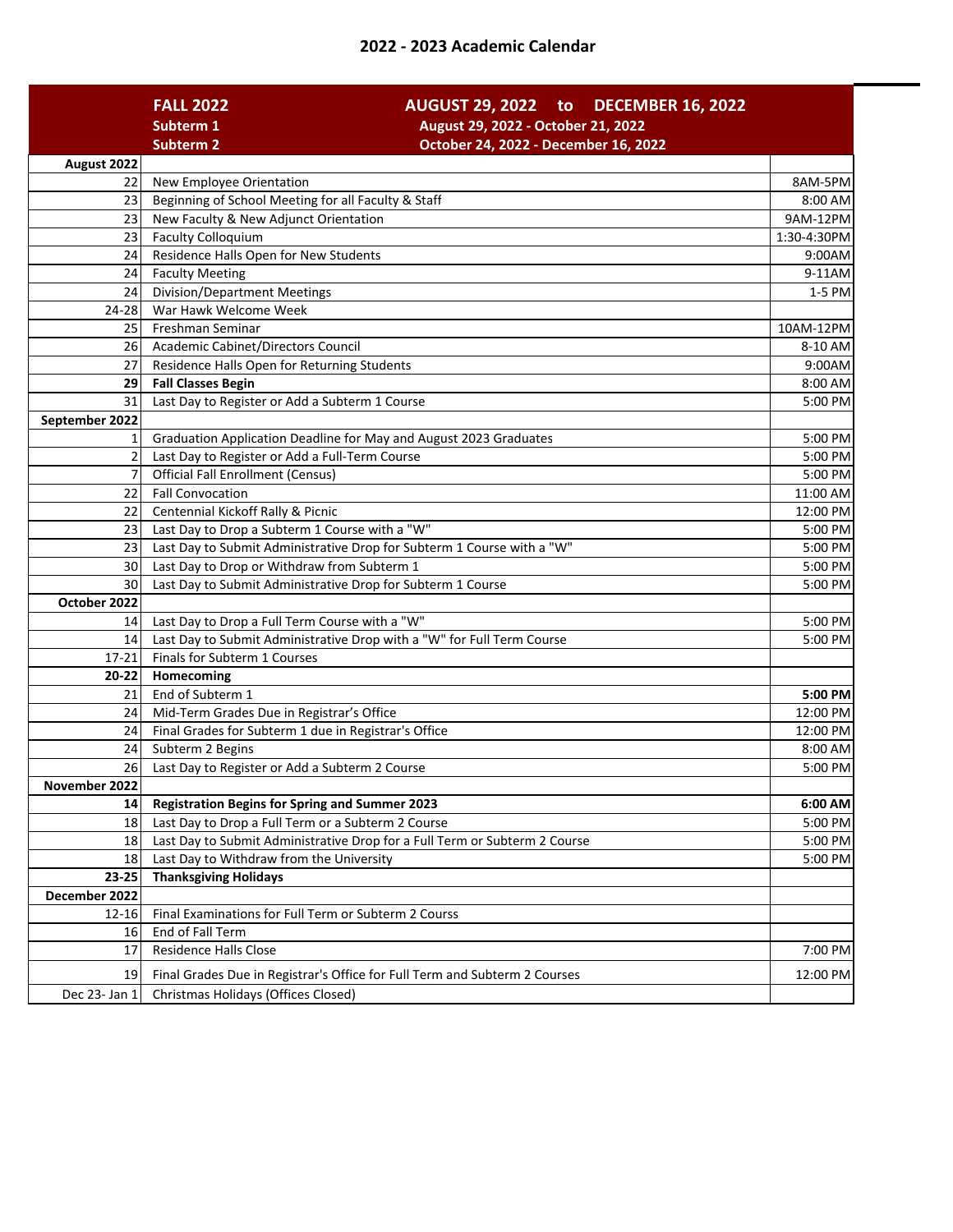## **2022 - 2023 Academic Calendar**

|                         | <b>SPRING 2023</b>                                                         | JANUARY 17, 2023 to MAY 12, 2023  |
|-------------------------|----------------------------------------------------------------------------|-----------------------------------|
|                         | Subterm 1                                                                  | January 17, 2023 - March 10, 2023 |
|                         | <b>Subterm 2</b>                                                           | March 20, 2023 - May 12, 2023     |
| January 2023            |                                                                            |                                   |
| 14                      | Residence Halls Open for New and Returning Students                        |                                   |
| 16                      | <b>Martin Luther King Holiday</b>                                          |                                   |
| 17                      | <b>Spring Classes Begin</b>                                                |                                   |
| 19                      | Last Day to Register or Add a Subterm 1 Course                             | 5:00 PM                           |
| 23                      | Last Day to Register or Add a Full-Term Course                             | 5:00 PM                           |
| 26                      | <b>Official Spring Enrollment (Census)</b><br>5:00 PM                      |                                   |
| February 2023           |                                                                            |                                   |
| 1                       | Graduation Application Deadline for December 2023 Graduates                | 5:00 PM                           |
| 17                      | Last Day to Drop a Course for Subterm 1 with a "W"                         | 5:00 PM                           |
| 17                      | Last Day to Submit Administrative Drop for Subterm 1 with a "W"            | 5:00 PM                           |
| 24                      | Last Day to Drop or Withdraw from Subterm 1                                | 5:00 PM                           |
| 24                      | Last Day to Submit Administrative Drop for Subterm 1 Course                | 5:00 PM                           |
| <b>March 2023</b>       |                                                                            |                                   |
| 3                       | Last Day to Drop a Full Term Course with a "W"                             | 5:00 PM                           |
| 3                       | Last Day to Submit Administrative Drop with a "W" for Full Term Course     | 5:00 PM                           |
| $6 - 10$                | Final Exams for Subterm 1 Courses                                          |                                   |
| 10                      | End of Subterm 1                                                           |                                   |
| $13 - 17$               | <b>Spring Break</b>                                                        |                                   |
| 20                      | Final Grades for Subterm 1 due in Registrar's Office                       | 12:00 PM                          |
| 20                      | Mid-Term Grades Due in Registrar's Office                                  | 12:00 PM                          |
| 20                      | Subterm 2 Classes Begin                                                    |                                   |
| 22                      | Last Day to Register or Add a Subterm 2 Course                             | 5:00 PM                           |
| April 2023              |                                                                            |                                   |
| $\overline{\mathbf{3}}$ | <b>Registraton Begins for Summer and Fall 2023</b>                         |                                   |
| $\overline{7}$          | <b>Good Friday Holiday</b>                                                 |                                   |
| 10                      | <b>Easter Monday Holiday</b>                                               |                                   |
| 14                      | Last Day to Drop a Subterm 2 Course with a "W"                             | 5:00 PM                           |
| 14                      | Last Day to Submit Administrative Drop for Subterm 2 Course with a "W"     | 5:00 PM                           |
| 21                      | Last Day to Drop or Withdraw from Subterm 2                                | 5:00 PM                           |
| 21                      | Last Day to Submit Admiminitrative Drop for Subterm 2 Course               | 5:00 PM                           |
| 21                      | Last Day to Drop a Full Term Course or Withdraw from the University        | 5:00 PM                           |
| 21                      | Last Day to Submit Administrative Drop for Full Term Course                | 5:00 PM                           |
| 28                      | <b>Academic Conference</b>                                                 | 9AM-2PM                           |
| May 2023                |                                                                            |                                   |
| $8 - 12$                | Final Examinations for Full Term or Subterm 2 Courss                       |                                   |
| 12                      | End of Spring Semester                                                     |                                   |
| 12                      | <b>Baccalaureate</b>                                                       | 5:30 PM                           |
| 13 <sup>1</sup>         | Commencement                                                               | 10:00 AM                          |
| 15                      | Final Grades Due in Registrar's Office for Full Term and Subterm 2 Courses | 12:00 PM                          |